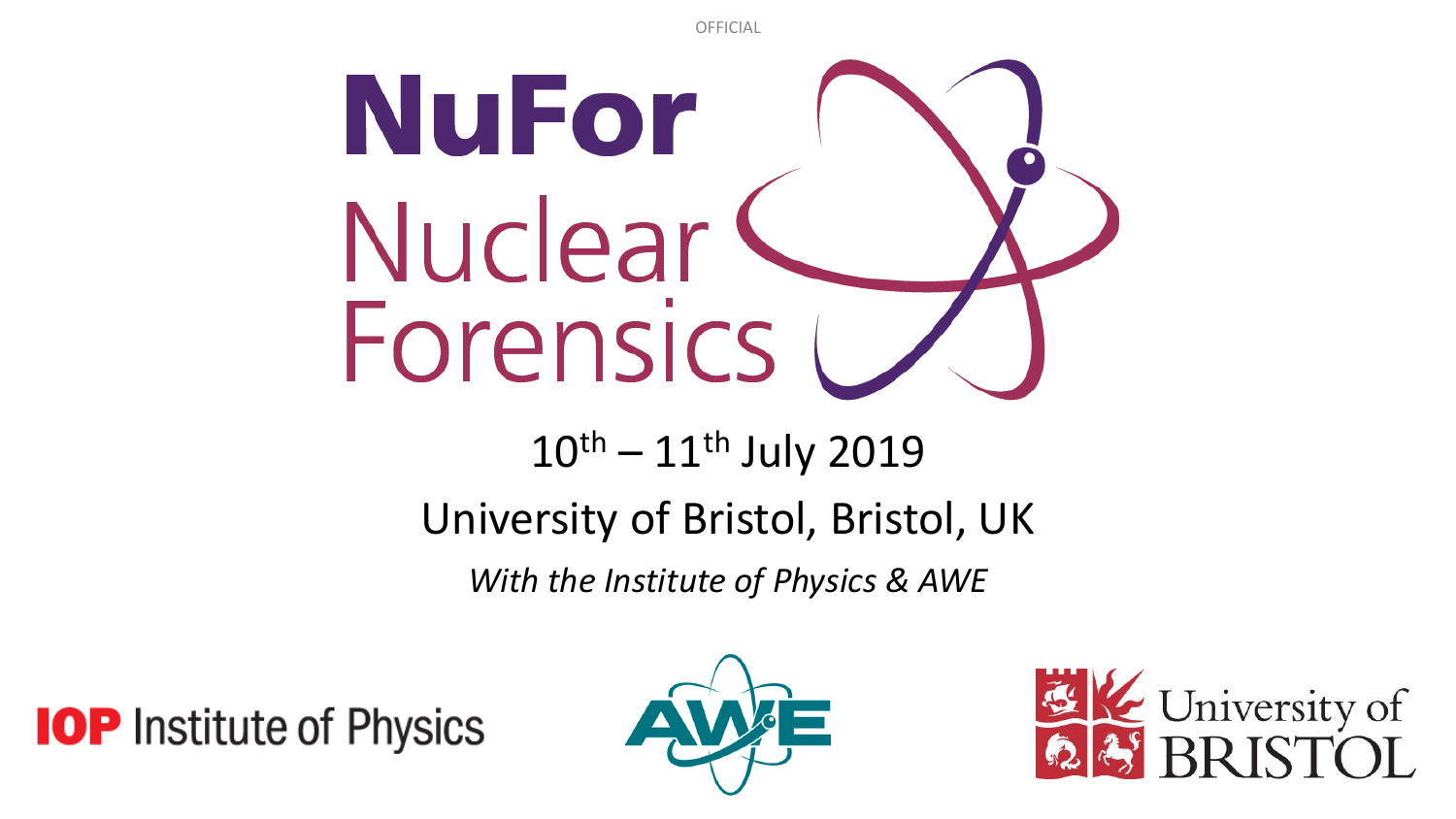## NuFor Conference

- Nuclear Forensics (NuFor) is a two day conference that will explore challenges, share developments and promote achievements in the field of nuclear forensics.
- NuFor will bring together expertise and influencers from across academia, industry and government, many for the first time.
- The conference aims to act as a:
	- Showcase for the potential career pathways into nuclear forensics
	- Demonstration forum for the application of fundamental science
	- Networking space for technical specialists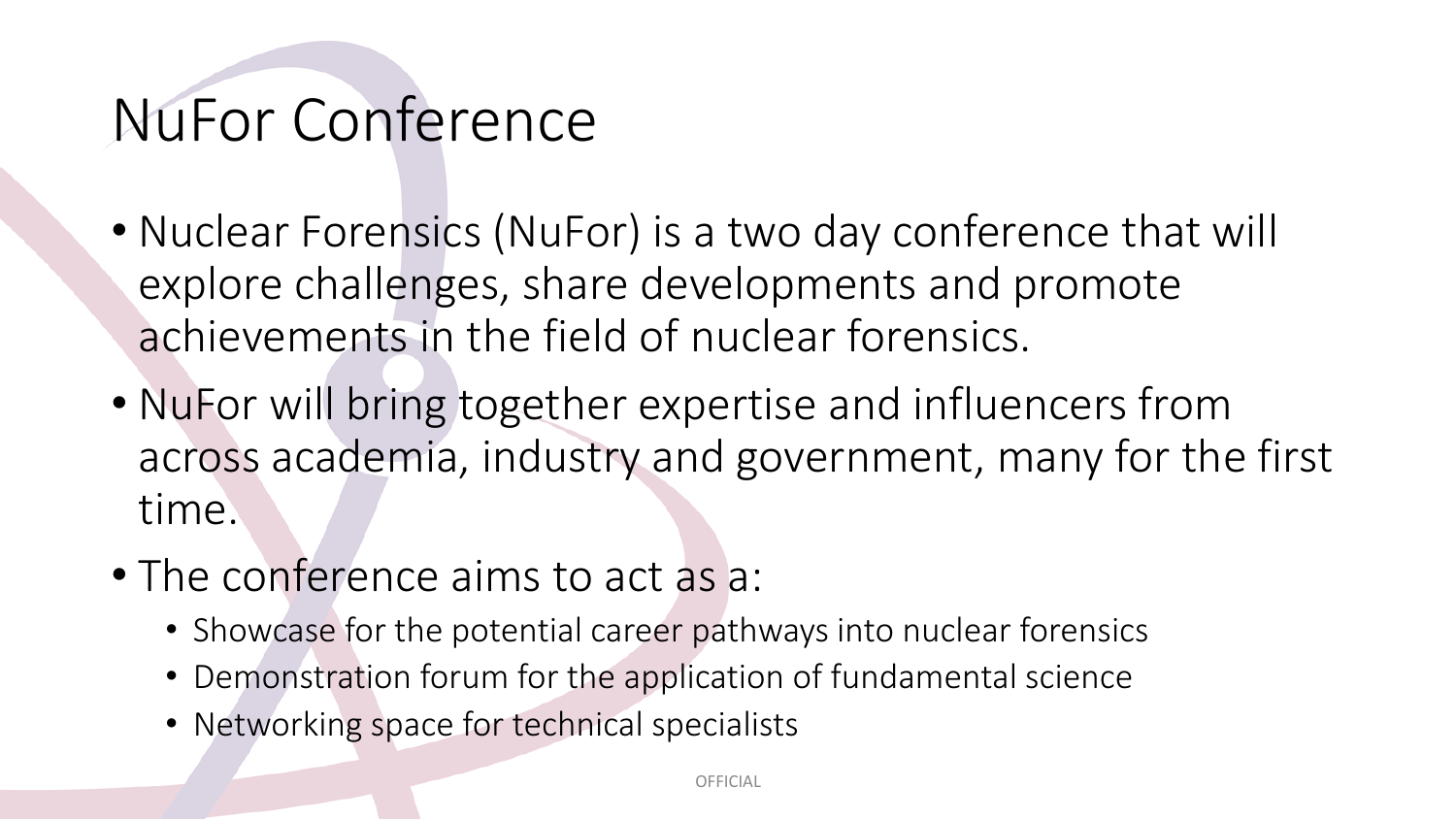## Technical Programme

| <b>Session</b>                    | <b>Subtopics</b>                                                                                                                                                                                                            |
|-----------------------------------|-----------------------------------------------------------------------------------------------------------------------------------------------------------------------------------------------------------------------------|
| <b>Materials &amp; Processing</b> | Chemical impurities & speciation, Physical properties of materials,<br>Material ageing effects (empirical), Process<br>development/optimisation, Effects of process parameters on<br>product, Process & flowsheet modelling |
| Radiochemistry                    | Radiological Analysis, Analytical radiochemistry, Age dating,<br>Radioisotope fingerprinting                                                                                                                                |
| <b>Analytical Techniques</b>      | Method/Capability development, New techniques, Sub-sampling<br>& sample preparation, Comparative analysis                                                                                                                   |
| <b>Environmental Science</b>      | Environmental sampling, Geolocation, In-situ analysis, Collection                                                                                                                                                           |
| Data Analysis & Statistics        | Data analysis, Treatment of uncertainties,<br>Software/Tool/Capability development, Assessment<br>methodologies/Decision science                                                                                            |
| <b>Modelling &amp; Simulation</b> | Spent Fuel/Reactor modelling, Enrichment modelling, Material<br>ageing effects (simulation)                                                                                                                                 |

**OFFICIAL**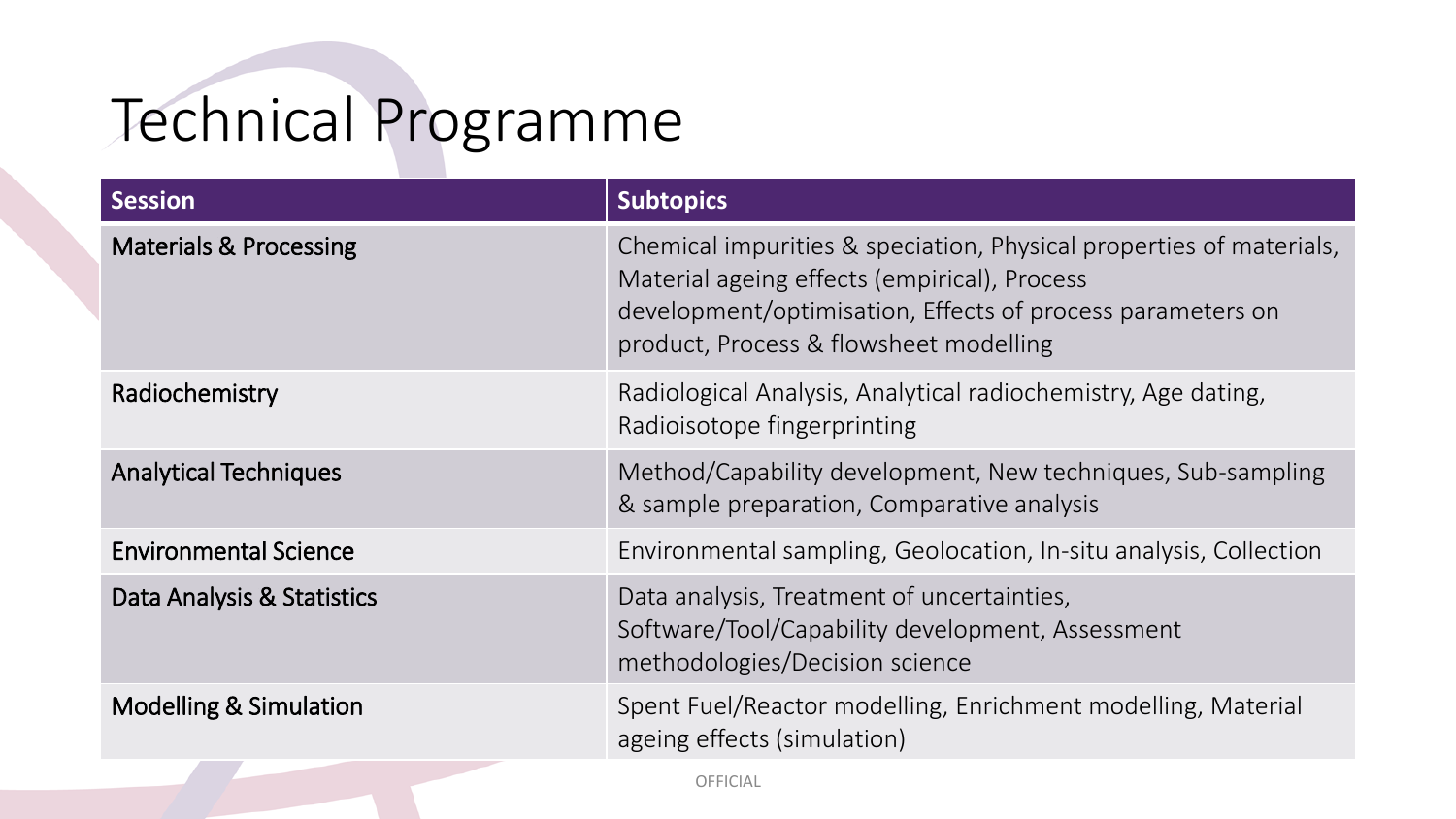## Get Involved

NuFor is looking for technical expertise to get involved with:

- Presentations for NuFor
	- Content as part of the technical programme and our planned panel discussions
- Keynote Speakers
	- NuFor is interested in applications for Keynote Speakers at the conference
- Delegates
	- NuFor is open to everyone with an interest in Nuclear Forensics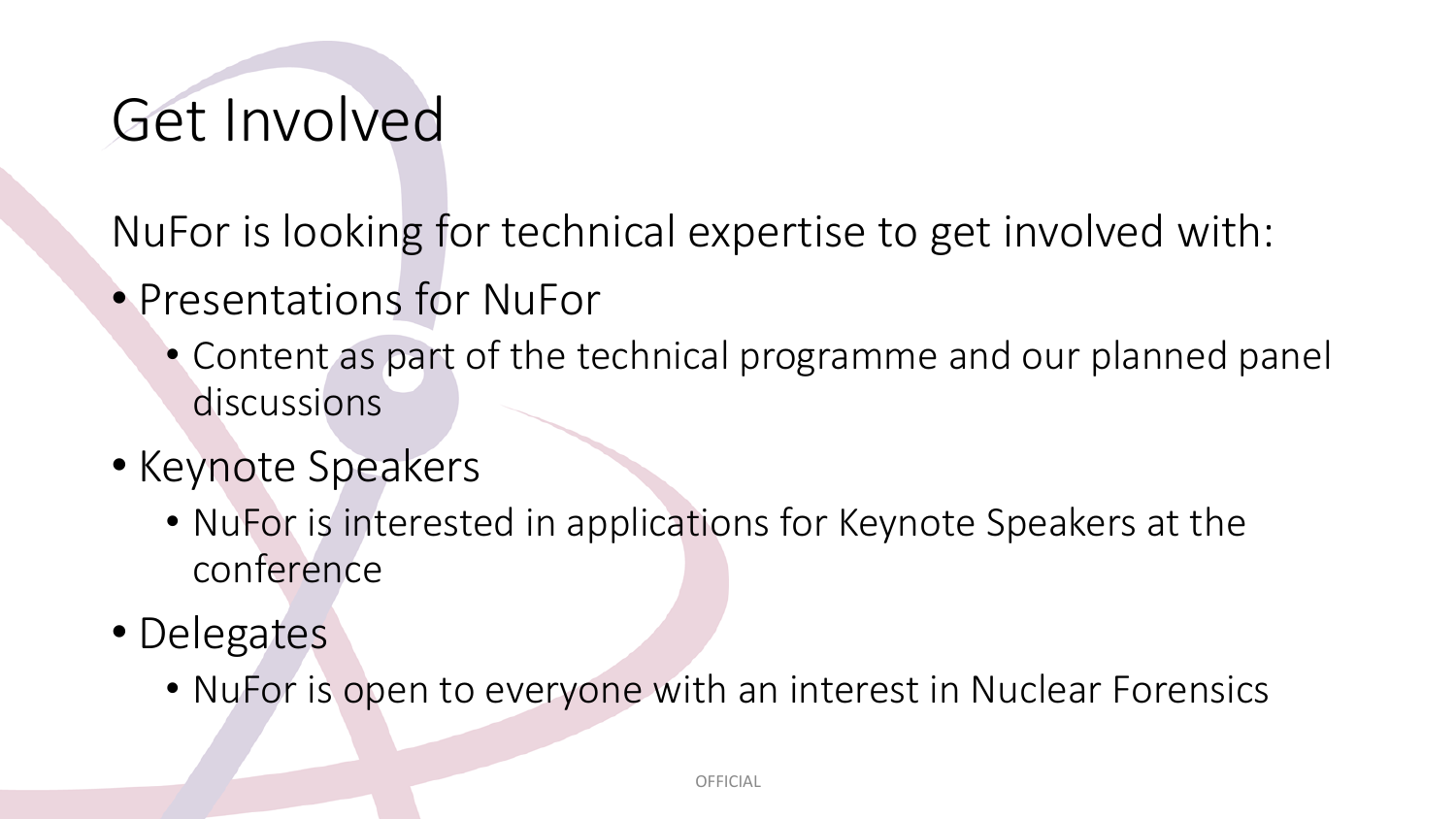### Call for Abstracts

- Deadline for submission: 19<sup>th</sup> April 2019
- Abstracts should be no more than 300 words (including references), with no more than two associated images
- Each submission will be asked to choose a topic area keyword that the work sits under.

#### NuFor is an international facing conference and your papers are very welcome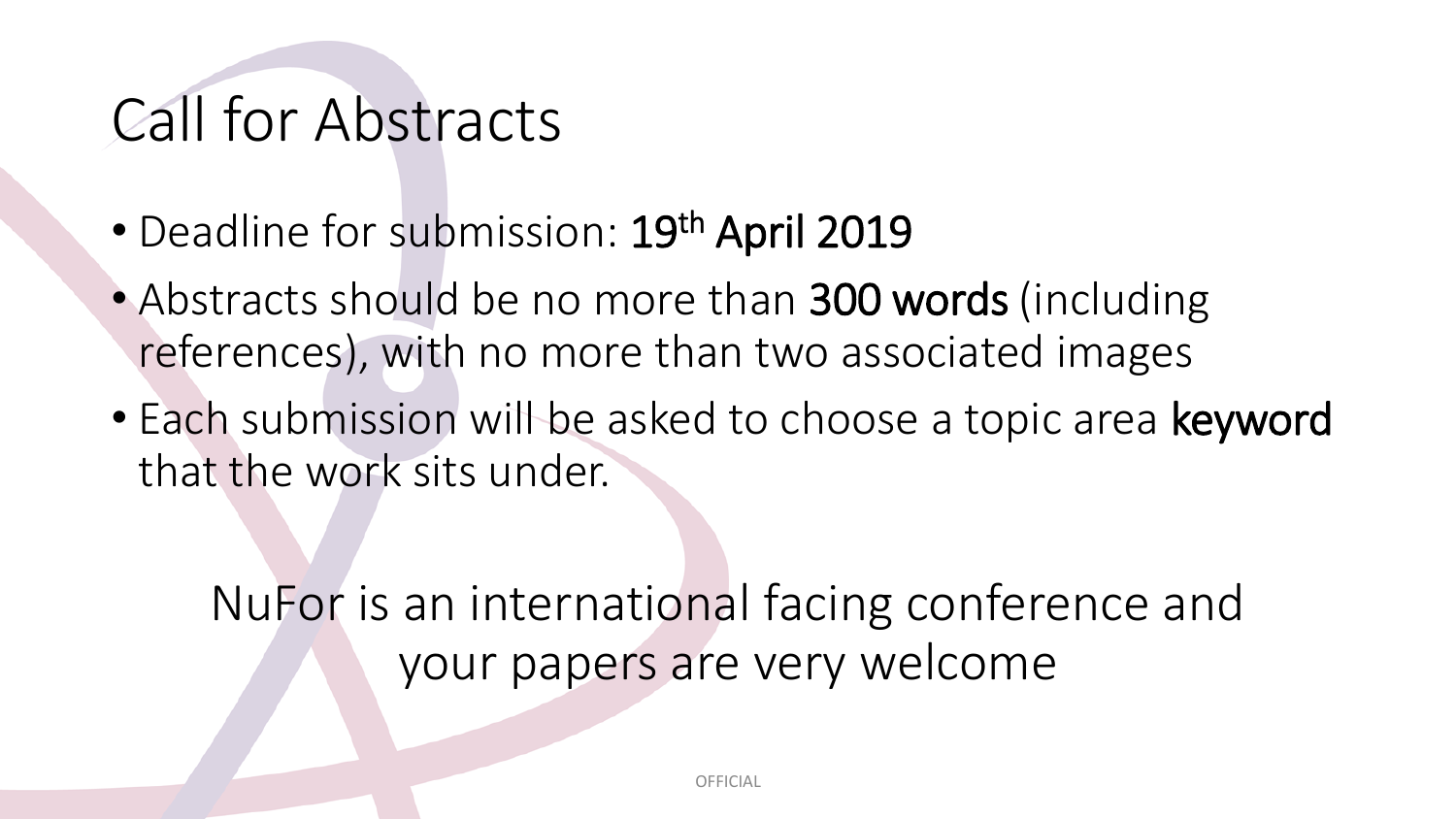

#### Welcome

Nuclear Forensics is an essential component of the national nuclear security infrastructure which helps to address the threat of nuclear material found out of regulatory control. Interdisciplinary in nature, Nuclear Forensics draws upon analytical techniques and interpretation of distinguishing characteristics of nuclear and radioactive materials to understand its origin and intending authorised use.

Nuclear Forensics (NuFor) is a new 2-day technical conference being held in July 2019. The conference will bring together expertise and influencers from across academia, industry and government to explore challenges, share developments and promote successes in the field of nuclear forensics. The conference will consist of keynote speakers, technical sessions and a poster session.

The objectives for NuFor are:

- Enhance the UK skill base and career pathways in Nuclear Forensics
- Discuss the technical challenges in the field
- Demonstrate the applications of fundamental science in Nuclear Forensics
- Provide a networking opportunity for technical specialists across different disciplines
- · Showcase research and new advances across academia and industry

*Our Website: [http://nufor2019.iopconfs.org](http://nufor2019.iopconfs.org/)*



#### **Key dates**

**Abstract submission deadline:** 22 March 2019 Early registration deadline: 29 May 2019 **Registration deadline:** 

28 June 2019

Organised by the IOP Materials and **Characterisation Group** 

Institute of Physics IOP I **Materials and Characterisation Group** 

**IOP** Institute of Physics Terms & Conditions Refund policy Send Feedback Privacy Policy

Institute of Physics, 76 Portland Place, London W1B 1NT, United Kingdom Tel: +44 (0)20 7470 4800 Fax: +44 (0)20 7470 4848 Email: conferences@iop.org Web: www.iop.org/conferences